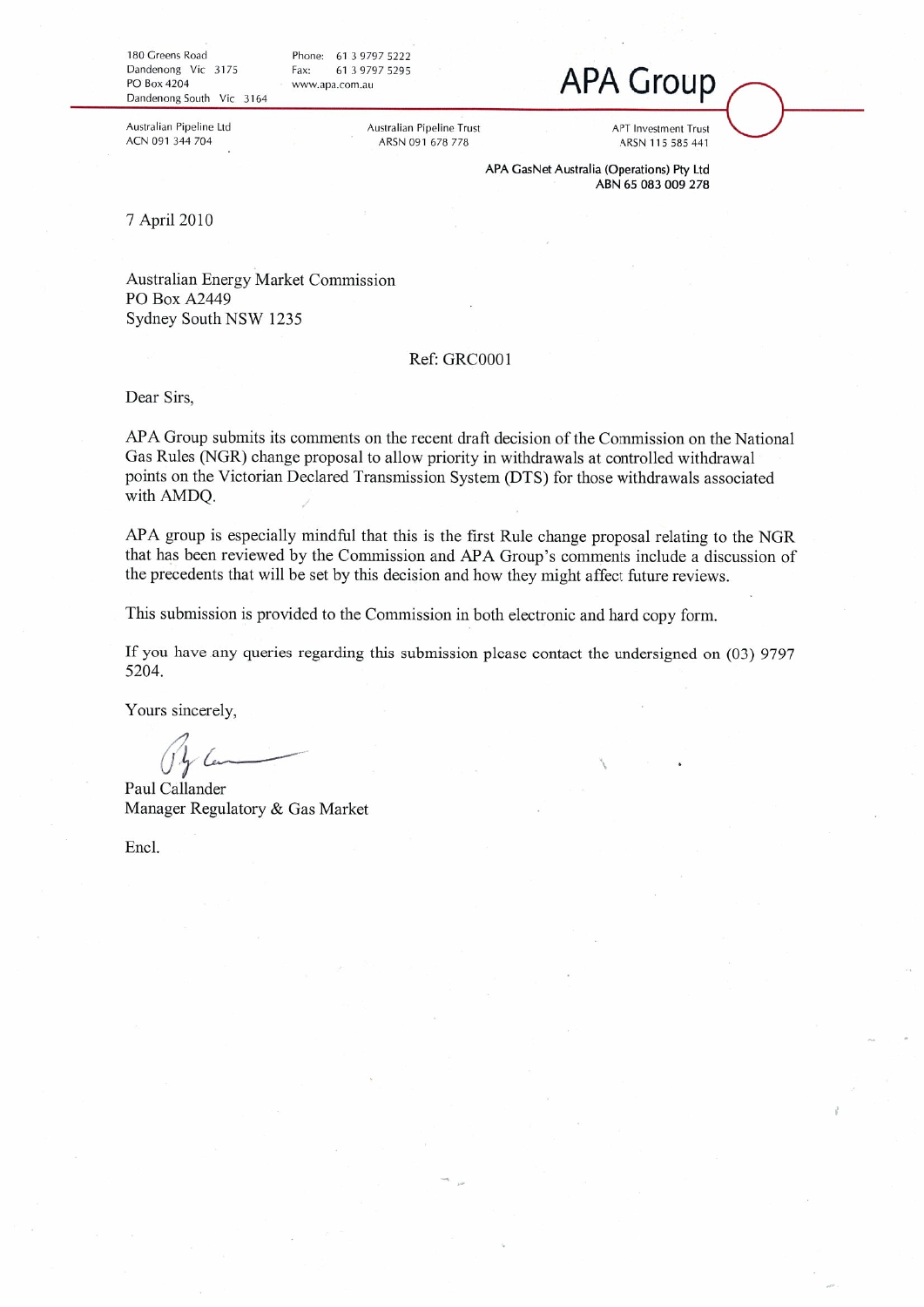# **APA Group Submission NGR Rule Change Draft Decision Priority of Withdrawal AMDQ**

APA Group submits its comments on the recent draft decision of the Commission on the National Gas Rules (NGR) change proposal to allow priority in withdrawals at controlled withdrawal points on the Victorian Declared Transmission System (DTS) for those withdrawals associated with AMDO

# **Background**

The NGR incorporates the previous Market and System Operations Rules (MSOR) on the operation of the Victorian DTS. These rules allow for priority in scheduling of injection bids into the DTS where there are tied bids at an injection point. However, they do not provide for priority of withdrawal bids under equivalent circumstances although they do provide priority for withdrawals in a curtailment situation.

Currently if two parties submitted withdrawal bids at the same price, the existing rules would prorate the nomination to each party respectively.

The rule change proposal is to provide for priority for withdrawals associated with AMDQ in a tie break situation

The Commission has made a draft decision not to allow the rule change. This decision appears to be on the basis that it is not apparent that the change would make any significant positive contribution to the attainment of the National Gas Objective (NGO) and that some aspects of the outcome could be detrimental to that attainment.

This submission addresses the positive outcomes, which are stronger than the Commission considered, and the negative outcomes, which were based on a misunderstanding? of the dynamics of the Victorian Declared Wholesale Gas Market (DWGM) and its future relationship with the gas Short Term Trading Market (STTM).

# **National Gas Objective**

"The objective of this Law is to promote efficient investment in, and efficient operation and use of, natural gas services for the long term interests of consumers of natural gas with respect to price, quality, safety, reliability and security of supply of natural gas."

The decision addressed the potential impacts of the proposal on elements of the NGO and concludes that these impacts are not likely to be significantly positive.

# Impact on efficient network investment

While accepting that the impact of the proposal would not be negative in informing investment decisions in the DTS, the Commission does not see any positive impacts. Their reasoning is summed up in the dot points in 3.1.2 of the decision.

- AEMO does not take AMDQ into account in planning True
	- $\circ$  APA Group notes that AEMO is identifying potential enhancements required on the DTS. It is not concerned with the mechanisms by which the identified enhancements may be financed.
- Limited trading of AMDQ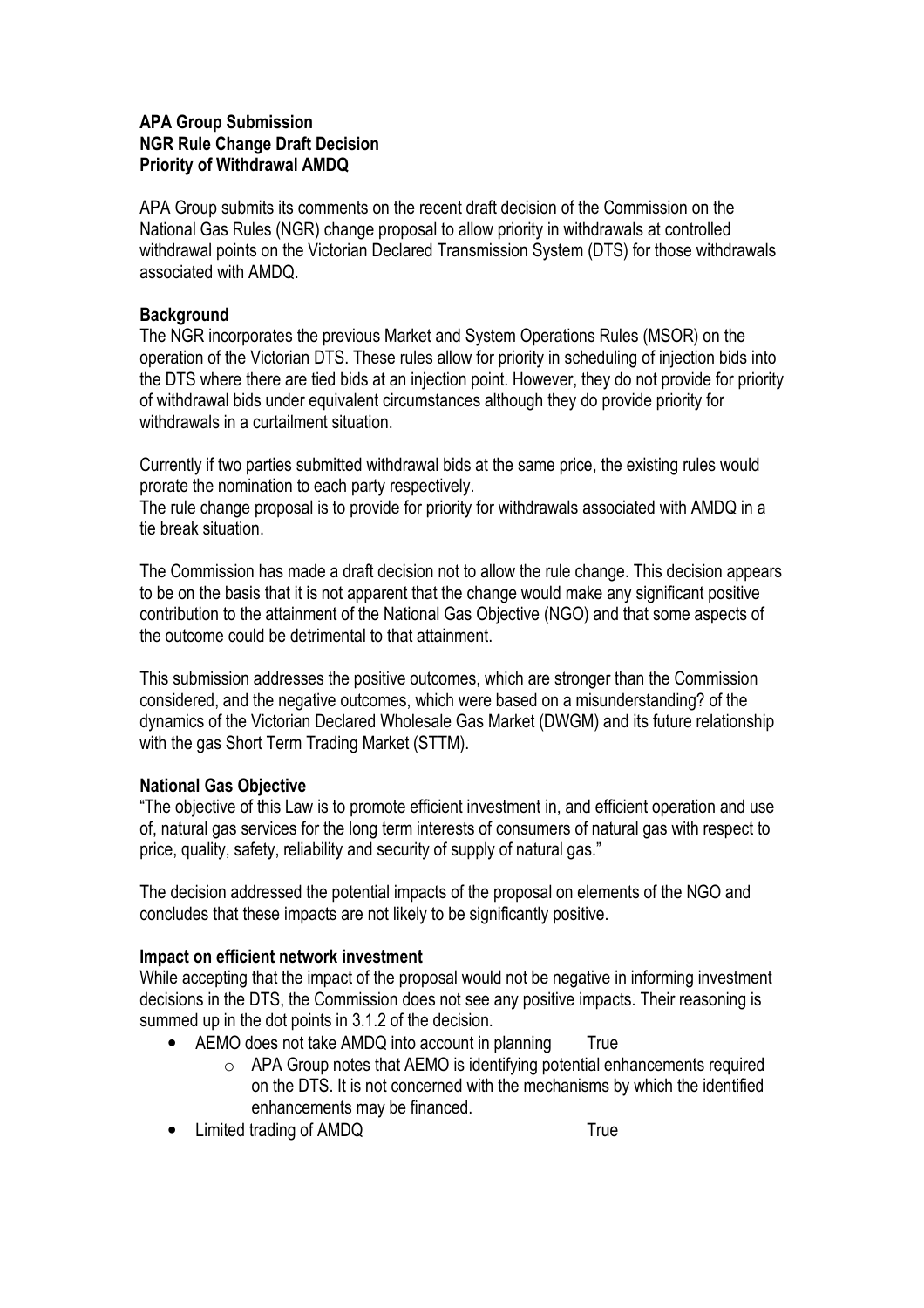- $\circ$  APA Group notes that it is not clear why an active market in existing AMDQ would provide useful input into future demand beyond that arising from the auctioning of AMDQ by APA GasNet.
- Will affect demand for AMDQ rights at Culcairn only. True
	- o APA Group notes that the fact that the change would affect AMDQ rights at Culcairn only is not a reason to refuse the proposed change.
- AMDO has limited role in DWGM
	- $\circ$  APA Group notes that while the role is limited it is not negligible and use of AMDQ rights can increase certainty of gas flows. Greater certainty means that Shippers are more likely to be willing to fund enhancements.

True

The Commission notes that AMDQ rights are not fully firm transportation rights as recognised on contract carriage pipelines but discounts the degree of firmness that AMDQ can provide. A tie break right means that a Shipper can guarantee that it will get access to gas at the relevant withdrawal point up to its AMDQ limit in priority to all other Shippers. This contrasts with the current situation where such a Shipper ranks equally with all other Shippers who have bid at the same price.

The Commission has also questioned whether, if the investment impact were material, the Rule change should only apply "on a forward looking basis". It is not clear how this could be implemented as there is no differentiation between current and possible future AMDQ rights in the AEMO market systems. It is also not clear how such a dichotomy of treatment would advance the achievement of the NGO as it would involve significant complications and probably uncertainties into the operation of the DWGM.

# Impacts on efficient use of natural gas services

The Commission has come to the tentative conclusion that the proposed Rule change could lead to inefficient use of natural gas services. In making its decision, the Commission has developed a scenario that it judges to be the most likely (albeit still highly unlikely) to result in the use of AMDQ rights at Culcairn (Appendix B). This scenario relates the use of AMDQ rights at Culcairn to supply problems in the NSW market. The pricing assumed by the Commission is not what would occur but the outcome that the proposed rule change would change the allocation of gas exported to NSW at Culcairn is correct.

What would occur is that, under the current rules, a Shipper requiring gas in NSW as a result of problems in alternative supply (ex Moomba or Longford via EGP) can bid gas for export at Culcairn. To be sure of at least some supply, the Shipper must bid withdrawals at the Victorian VOLL. The NSW price cap is irrelevant. All DTS Shippers are equal and all bids at VOLL are pro rated to the available Culcairn capacity. The proposed rule change would change only the allocation of gas for export to provide priority to AMDQ holders in a tie break situation.

However, the Commission has not analysed what is a common scenario where there is demand for exports at Culcairn above the available capacity. This happens with reasonable frequency especially during the winter period as the capacity at Culcairn is limited. This scenario is shown below.

### Realistic Scenario

Shipper A has demand in the Riverina region of NSW that it wishes to supply with Longford sourced gas of 10 TJ on the day.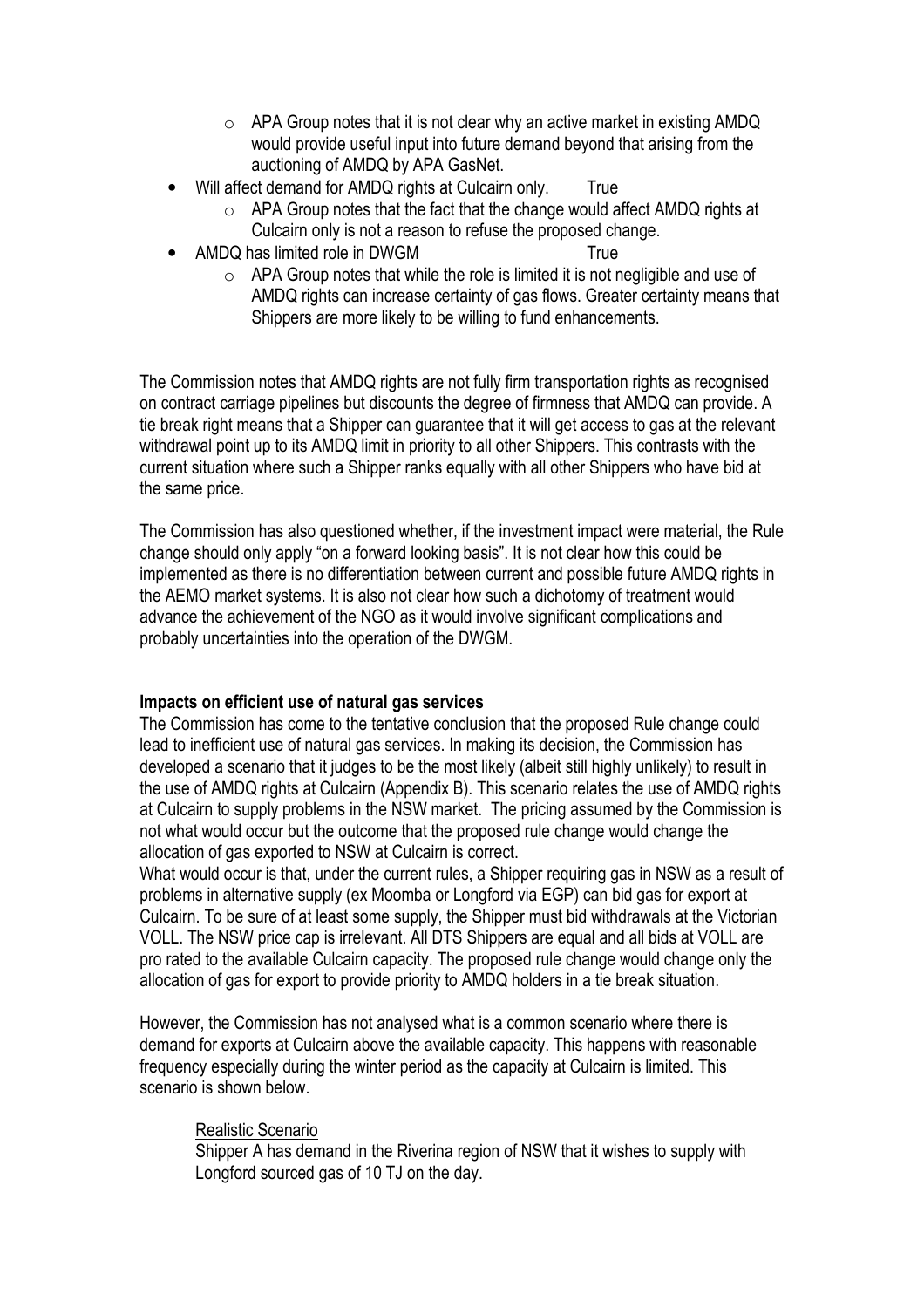Shipper B has a regular demand in Southern NSW and a supply contract at Longford with a bid for 5 TJ on the day.

Shipper C is facing a supply shortfall in Sydney due to problems at Moomba and needs 10 TJ on the day.

Shippers A, B have purchased 12 and 3 TJ of AMDQ respectively. Shipper C does not have AMDQ.

Culcairn capacity on the day 17 TJ

All 3 Shippers have rights to flow gas on the MSP system north from Culcairn.

**Current situation** 

Each Shipper bids what it needs.

Unless bids are equal gas is dispatched in bid order (highest bid first) until capacity is reached.

If bids are equal then all gas bid is prorated down to available capacity.

| Shipper       | Bid  | Allocated  |  |
|---------------|------|------------|--|
|               | (TJ) |            |  |
| A             | 10   | 6.8        |  |
| B             | 5    | 3.4        |  |
| $\mathcal{C}$ | 10   | <u>6.8</u> |  |
|               |      |            |  |

The only case where a Shipper can guarantee getting at least some of its bid accepted is a bid at Victorian VOLL. The actual price of gas in Victoria or NSW is irrelevant

#### Proposed situation

Each Shipper bids what it needs.

Unless bids are equal gas is dispatched in bid order (highest bid first) until capacity is reached.

If bids are equal, gas with AMDQ is dispatched ahead of gas without AMDQ. After AMDQ bids satisfied in full, gas bid without AMDQ at the equal bid price is pro rated to remaining capacity.

| Shipper | <b>Bid</b> | AMDQ<br>Held | AMDQ<br>Allocated | <b>Balance</b> | Total<br>Allocated |
|---------|------------|--------------|-------------------|----------------|--------------------|
| A       | 10         | 12           | (TJ)<br>10        | 0              | 10                 |
| B       | 5          | 3            | 3                 | 0.667          | 3.667              |
| C       | 10         | 0            |                   | 3.333          | 3.333              |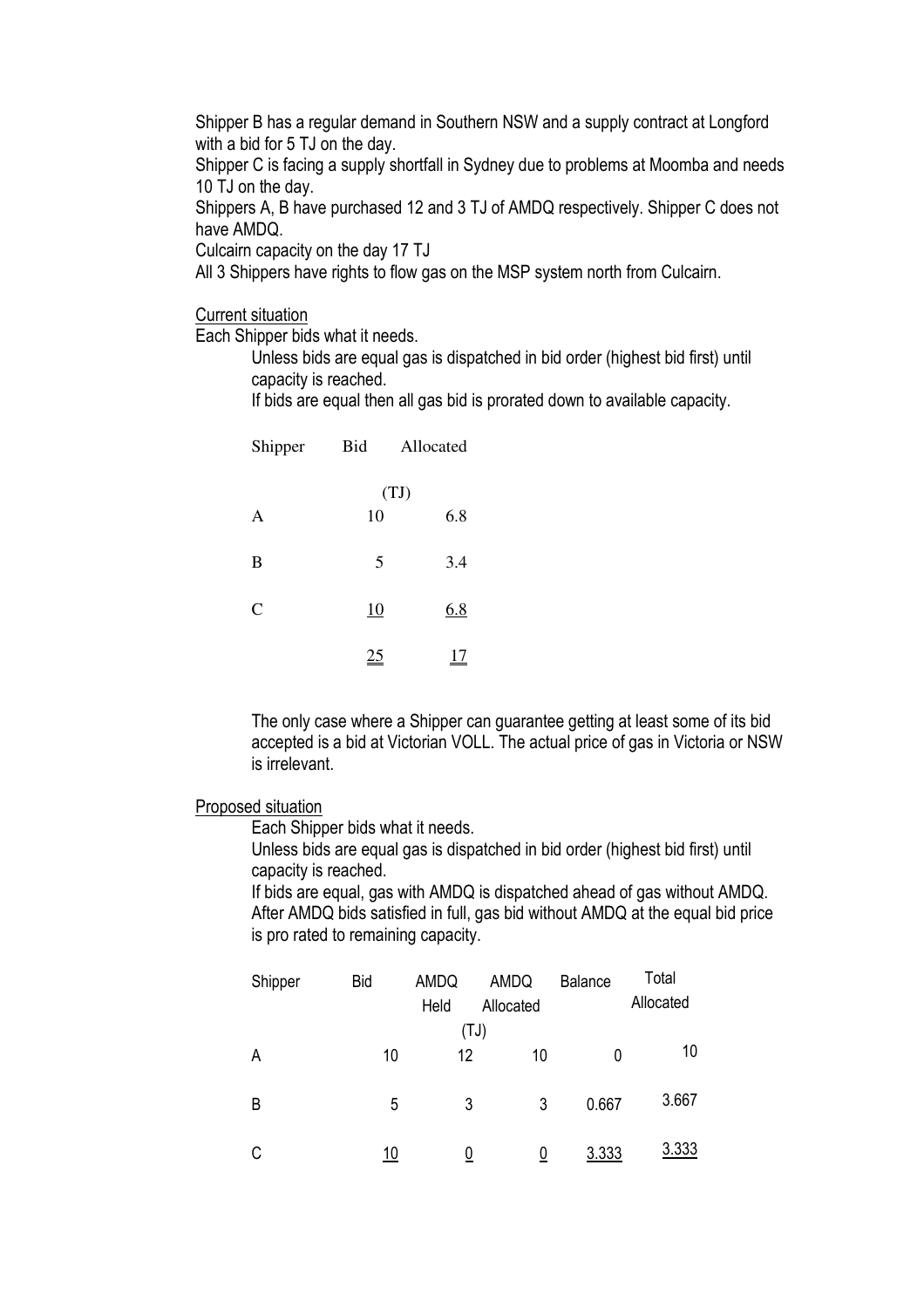| ≕ | ════ | ____ | _ |  |
|---|------|------|---|--|
|   |      |      |   |  |

The only case where a Shipper can guarantee getting at least some of its bid accepted is a bid with AMDQ at Victorian VOLL. The actual price of gas in Victoria or NSW is irrelevant.

Shippers with AMDQ can get all of their gas up to their AMDQ entitlements.

It is important to note that all capacity is available for shipping every day. AMDQ not used does not prevent other Shippers from using that capacity.

Currently AMDQ can be utilised by shippers to provide protection for withdrawals from the DTS to distribution networks or consumption sites. Under the proposal these rights to curtailment protection would be extended to shippers selling gas into other transmission systems. This means that they can protect their supply into NSW, which may be for an ongoing demand with significant costs to interruption, against opportunistic pre-emption.

The proposed changes provide shippers holding AMDQ with certainty of bidding outcomes thus ensuring reliable gas supply, one of the elements of the NGO. It should also be noted that the lack of certainty surrounding the shipping of gas from the Victorian to NSW systems, provides an impediment to the development of interstate trade in gas and to expansion of the NSW system.

It is also unclear how the Commission has reached the conclusion that the proposed rule could be characterised as "creates a risk that a party that values the gas more highly relative to the holder of AMDQ/AMDQ rights (sic) is prevented from accessing the gas" (6.3.1).

There are only a few possible situations that can occur at Culcairn:

- If the other Shipper (without AMDQ) bids higher it gets the gas,  $\bullet$
- If the other Shipper bids the same as the AMDQ holder and a tie break occurs, the  $\bullet$ AMDQ holder gets the gas up to his AMDQ limit and the balance (if any) is pro rated as shown above, and

If the AMDQ holder does not bid then the capacity is available to the other Shipper. Only in the second situation is the other Shipper prevented from accessing some or all of the gas and in that case it is obvious that the AMDQ holding Shipper values it more as it has committed to the AMDQ cost in Victoria, often having backed this with firm transport rights in NSW, as well as the gas price bid.

The tradeability of AMDQ is irrelevant to this situation. The fact that there may be barriers to trading of AMDQ does not prevent gas from being allocated efficiently.

# **Market Power**

The Market Power argument advanced by the Commission is curious in a number of areas.

- It appears to be based largely on the expected outcomes under the STTM when the market is under stress in NSW.
- It assumes that AMDQ holders could harm other Shippers in some undefined way.  $\bullet$
- It ignores that the STTM in NSW applies only to the Sydney (and possibly later  $\bullet$ Canberra) hub in NSW and specifically excludes the regional markets upstream of Svdnev.
- It suggests that refusal to trade AMDQ rights would frustrate the efforts of other  $\bullet$ Shippers to enter some NSW markets.
- $\bullet$ It ignores the advantages security of supply provides in being able to develop markets.